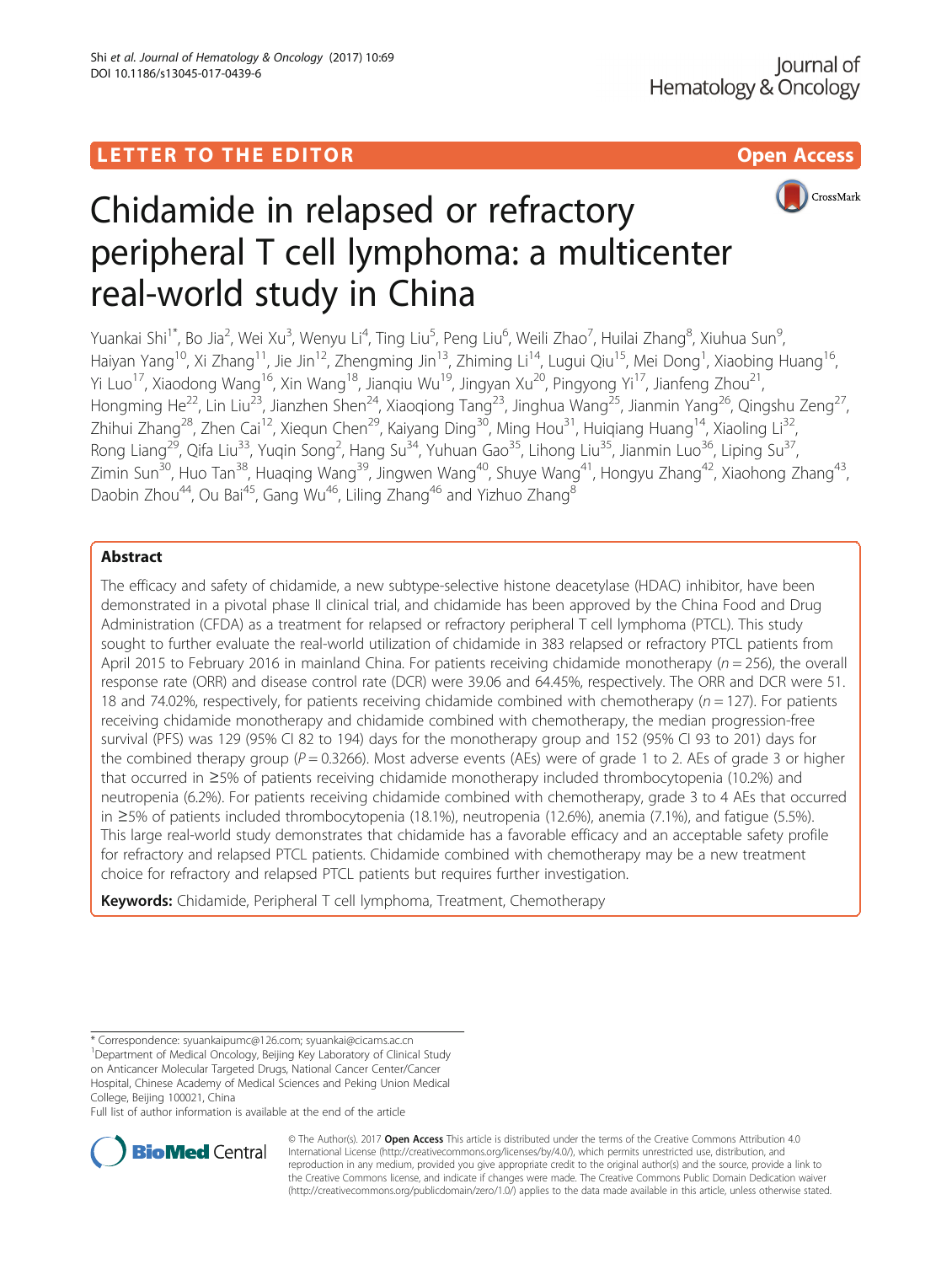## Letter to the editor

Peripheral T cell lymphomas (PTCLs) are a set of rare and highly heterogeneous tumors derived from mature T cells or natural killer cells and are typically characterized by poor prognosis and aggressive clinical behavior [[1\]](#page-4-0). PTCL accounts for 23 to 26% of all non-Hodgkin's lymphoma (NHL) in China, which is significantly higher than the rates in Western countries [[2, 3](#page-4-0)]. A consensus has not been reached on standard treatments for PTCL patients, and most commonly used traditional chemotherapy regimens are associated with a poor response [\[1](#page-4-0), [4\]](#page-4-0). Moreover, a majority of patients may experience disease relapse even if they receive high-dose chemotherapy and autologous stem cell transplantation (ASCT) [\[5](#page-4-0), [6](#page-4-0)]

Since 2009, the US Food and Drug Administration (FDA) has approved four new drugs for the treatment of relapsed or refractory PTCL, including the histone deacetylase (HDAC) inhibitors romidepsin and belinostat, the dihydrofolate reductase inhibitor pralatrexate, and the CD30 antibody-drug conjugate brentuximab vedotin for CD30-positive anaplastic large cell lymphoma (ALCL) patients [[7](#page-4-0), [8](#page-4-0)].

Chidamide, an innovative new drug independently developed in China, is designed to selectively inhibit the activity of HDAC1, 2, 3, and 10 following oral administration and was approved in December 2014 by the China Food and Drug Administration (CFDA) for the treatment of relapsed or refractory PTCL [[9\]](#page-4-0).

The efficacy and safety of chidamide have been demonstrated in a pivotal phase II clinical trial [\[10\]](#page-4-0), yet further evaluation of its real-world utility is urgently needed. Therefore, we conducted a real-world multicenter efficacy and safety monitoring study to further test the clinical practice value of chidamide in relapsed or refractory PTCL patients in mainland China.

We analyzed 383 patients from April 2015 to February 2016. The cutoff date was February 19, 2016. The methods are shown in Additional file [1.](#page-3-0) The baseline characteristics of all patients are presented in Additional file [2](#page-3-0).

For patients receiving chidamide monotherapy  $(n =$ 256), the overall response rate (ORR) and disease control rate (DCR) were 39.06 and 64.45%, respectively. In previous phase II study, the AITL patients received chidamide have a higher ORR of 50%. Higher ORR and superior survival were also observed for AITL patients received romidepsin and belinostat. In this real world study, AITL patients also tend to have higher ORR and DCR of 49.23% and 75.38% which were comparable with previous results. It has been reported that epigenetic regulation plays an important role in AITL pathogenesis, which may be relevant to more clinical benefits by HDAC inhibitors to AITL. The ORR and DCR seem higher for ALK+ ALCL patients receiving chidamide of 66.67% and 83.33%, but only 13 ALK+ ALCL patients receiving chidamide were included in this study and ALK+ ALCL alone has a better prognosis than other subtypes. Given that HDAC inhibitors can impair DNA repair mechanisms, thereby inducing DNA damage, the effects of HDAC inhibitors may be synergistic with the effects of chemotherapy. Several studies have shown that HDAC inhibitors combined with chemotherapy constitute an efficient treatment for PTCL patients, yet the optimal combination regimen remains unknown. This study found that the ORR and DCR were 51.18 and 74.02%, respectively, for patients receiving chidamide combined with chemotherapy  $(n = 127)$ . For patients with an International Prognostic Index (IPI) of 2–3, the ORR in the chidamide combined with chemotherapy group ( $n = 55$ ) was 58% higher than that in the chidamide single-agent group ( $n = 141$ ), with an ORR of 41%  $(P = 0.0031)$ . Chidamide combined with chemotherapy also increased the ORR for patients with an IPI of 4–5  $(n = 26)$  relative to the ORR of patients receiving chidamide alone  $(n = 40)$  with ORRs of 42 and 10%, respectively  $(P = 0.006)$ . The results of a subgroup analysis showed that the ORRs for patients receiving chidamide combined with cyclophosphamide, doxorubicin, vincristine, and prednisone (CHOP)-like regimens, platinumcontaining regimens, and other regimens were 53.13, 45.83, and 55.32%, respectively, with DCRs of 81.25, 66.67, and 76.60%, respectively (Table [1](#page-2-0)).

For patients receiving chidamide monotherapy and chidamide combined with chemotherapy, the median progression-free survival (PFS) was 129 (95% CI 82 to 194) days and 152 (95% CI 93 to 201) days, respectively  $(P = 0.3266)$  (Fig. [1](#page-3-0)) and the median duration of response (DOR) was 148 (95% CI 132 to 171) days and 169 (95% CI 154 to 192) days, respectively  $(P = 0.3215)$ . In the chidamide monotherapy group, the PFS for AITL and peripheral T cell lymphoma-not otherwise specified (PTCL-NOS) patients were 144.5 days and 133 days, respectively. In the combination group, the PFS for AITL and PTCL-NOS patients were 176 days and 124 days, respectively. The results of a subgroup analysis showed that the median PFS for patients receiving chidamide combined with CHOP-like regimens, platinum-containing regimens, and other regimens was 172, 119, and 160 days, respectively. The median DOR for patients receiving chidamide combined with CHOPlike regimens, platinum-containing regimens, and other regimens was 180, 165, and 172 days, respectively.

Drug-related adverse events (AEs) that occurred in ≥5% of patients receiving chidamide alone included thrombocytopenia (25.0%), neutropenia (19.1%), fatigue (18.4%), nausea/vomiting (14.1%), and anemia (11.3%). Drug-related AEs that occurred in ≥5% of patients receiving chidamide combined with chemotherapy included thrombocytopenia (28.4%), neutropenia (25.2%),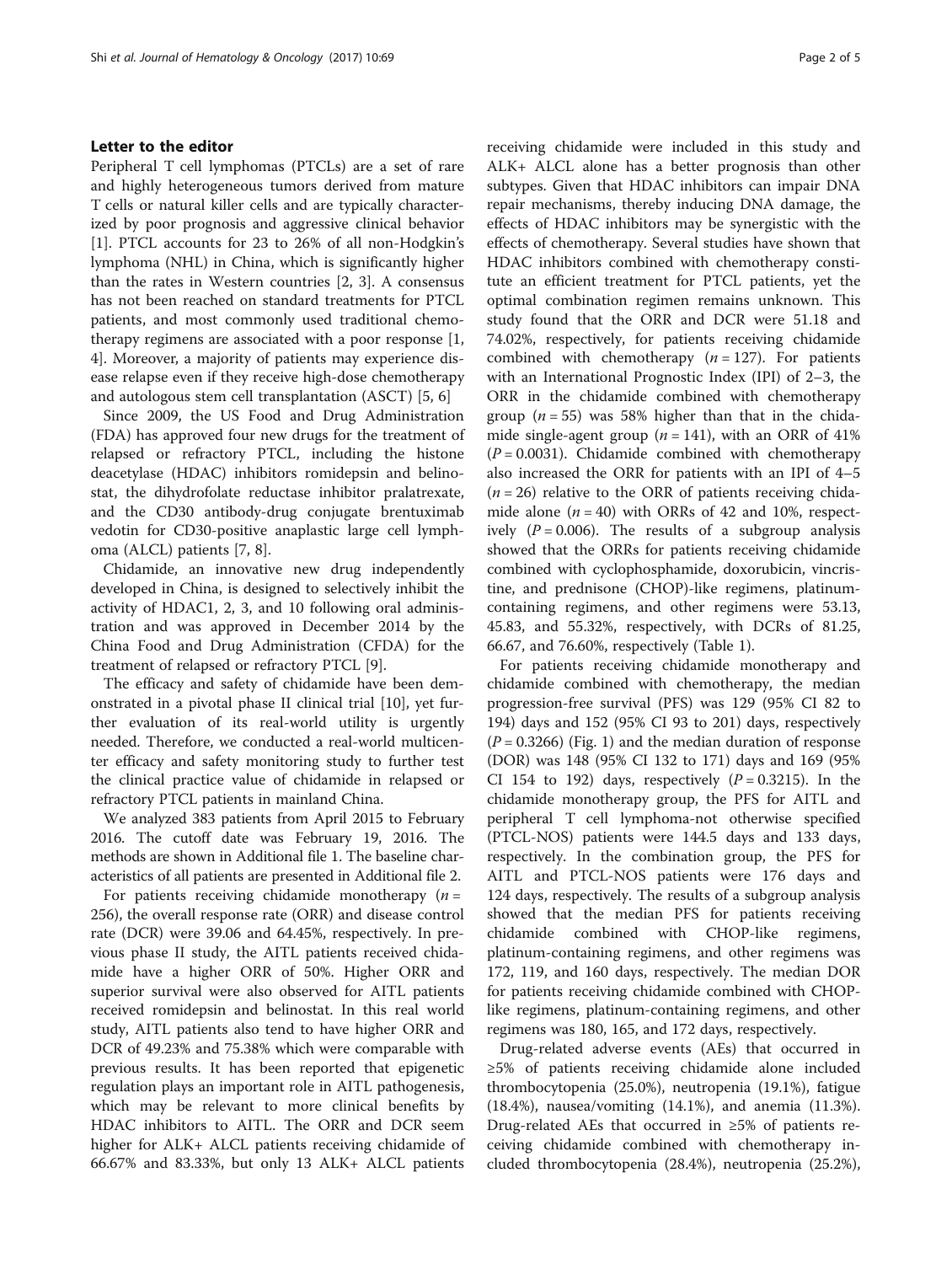<span id="page-2-0"></span>

|                                  | AITL                                                              | ALK unknown ALCL | ALK+ ALCL  | ALK-ALCL   | ENKL       | PTCL others                                                                                                                                         | PTCL-NOS   | $\overline{\overline{z}}$ |
|----------------------------------|-------------------------------------------------------------------|------------------|------------|------------|------------|-----------------------------------------------------------------------------------------------------------------------------------------------------|------------|---------------------------|
|                                  |                                                                   |                  |            |            |            |                                                                                                                                                     |            |                           |
| Chidamide alone                  |                                                                   |                  |            |            |            |                                                                                                                                                     |            |                           |
| ORR n (%)                        | 32 (49.23)                                                        | 4 (44.44)        | 4(66.67)   | 3 (37.50)  | 5 (15.15)  | 5 (55.56)                                                                                                                                           | 47 (37.30) | 00 (39.06)                |
| CRn(96)                          | 6(9.23)                                                           | 1(11.11)         | 4 (66.67)  | 2(25.00)   | 2(6.06)    | 1(11.11)                                                                                                                                            | 11(8.73)   | 27 (10.55)                |
| PR n (%)                         | 26 (40.00)                                                        | 3(33.33)         | (0.00)     | 1(12.50)   | 3 (9.09)   | 4 (44.44)                                                                                                                                           | 36 (28.57) | 73 (28.52)                |
| DCR n (%)                        | 49 (75.38)                                                        | 6(66.67)         | 5 (83.33)  | 6 (75.00)  | (42.42)    | 6(66.67)                                                                                                                                            | 79 (62.70) | 165 (64.45)               |
|                                  | Chidamide combined with chemotherapy regimens                     |                  |            |            |            |                                                                                                                                                     |            |                           |
| ORR n (%)                        | 25 (71.43)                                                        | 1(33.33)         | 2 (100.00) | (14.29)    | 8 (40.00)  | 3 (75.00)                                                                                                                                           | 25 (44.64) | 65 (51.18)                |
| CRn(%)                           | 4 (11.43)                                                         | $0$ (0.00) $\,$  | (50.00)    | (0.00)     | 2(10.00)   | 1(25.00)                                                                                                                                            | 7 (12.50)  | (5(11.81)                 |
| PR n (%)                         | 21 (60.00)                                                        | 1(33.33)         | (50.00)    | 1 (14.29)  | 6(30.00)   | 2(50.00)                                                                                                                                            | 8 (32.14)  | 50 (39.37)                |
| DCR n (%)                        | 31 (88.57)                                                        | (33.33)          | 2 (100.00) | 5 (71.43)  | 10 (50.00) | 4 (100.00)                                                                                                                                          | 41 (73.21) | 94 (74.02)                |
| Combined with CHOP-like regimens |                                                                   |                  |            |            |            |                                                                                                                                                     |            |                           |
| ORR n (%)                        | 7 (77.78)                                                         | 1 (50.00)        | (0.00)     | (0.00)     | 1(33.33)   | 2 (100.00)                                                                                                                                          | 6 (40.00)  | 17(53.13)                 |
| CRn(%)                           | 2(22.22)                                                          | (0.00)           | (0.00)     | (0.00)     | 1(33.33)   | (50.00)                                                                                                                                             | (0.00)     | 4 (12.50)                 |
| PR n (%)                         | 5 (55.56)                                                         | 1(50.00)         | (0.00)     | (0.00)     | (0.00)     | 1 (50.00)                                                                                                                                           | 6(40.00)   | 13 (40.63)                |
| DCR n (%)                        | (00000)                                                           | 1(50.00)         | (0.00)     | 1 (100.00) | 2(66.67)   | 2 (100.00)                                                                                                                                          | 11(73.33)  | 26 (81.25)                |
|                                  | Combined with platinum-containing regimens                        |                  |            |            |            |                                                                                                                                                     |            |                           |
| <b>ORR n (%)</b>                 | 9(75.00)                                                          | (0.00)           | (100.00)   | (0.00)     | 3(42.86)   | (0.00)                                                                                                                                              | 9 (37.50)  | 22 (45.83)                |
| CRn(%)                           | (0.00)                                                            | (0.00)           | (0.00)     | (0.00)     | (0.00)     | (0.00)                                                                                                                                              | 4(16.67)   | 4(8.33)                   |
| PR n (%)                         | 9(75.00)                                                          | (0.00)           | (100.00)   | (0.00)     | 3(42.86)   | (0.00)                                                                                                                                              | 5 (20.83)  | 8 (37.50)                 |
| DCR n (%)                        | 11(91.67)                                                         | (0.00)           | 1 (100.00) | 2 (66.67)  | 3 (42.86)  | (0.00)                                                                                                                                              | 15 (62.50) | 32 (66.67)                |
| Combined with other regimens     |                                                                   |                  |            |            |            |                                                                                                                                                     |            |                           |
| <b>ORR n (%)</b>                 | 9 (64.29)                                                         | (0.00)           | (100.00)   | 1(33.33)   | 4 (40.00)  | 1(50.00)                                                                                                                                            | 10 (58.82) | 26 (55.32)                |
| CR n (%)                         | 2(14.29)                                                          | (0.00)           | (100.00)   | (0.00)     | 1(10.00)   | (0.00)                                                                                                                                              | 3 (17.65)  | 7 (14.89)                 |
| PR n (%)                         | 7 (50.00)                                                         | (0.00)           | (0.00)     | 1 (33.33)  | 3 (30.00)  | 1(50.00)                                                                                                                                            | 7(41.18)   | 9(40.43)                  |
| DCR <sub>n</sub> (%)             | 11 (78.57)                                                        | (0.00)           | 1(100.00)  | 2(6667)    | 5 (50.00)  | 2 (100.00)                                                                                                                                          | 15 (88.24) | 36 (76.60)                |
| DCR disease control rate         | PTCL-NOS peripheral T cell lymphoma-not otherwise specified, AITL |                  |            |            |            | angioimmunoblastic T cell lymphoma, EWCL extranodal natural killer/T cell lymphoma, ALCL anaplastic large cell lymphoma, ORR overall response rate, |            |                           |

Table 1 Tumor response of different pathologic subtypes **Table 1** Tumor response of different pathologic subtypes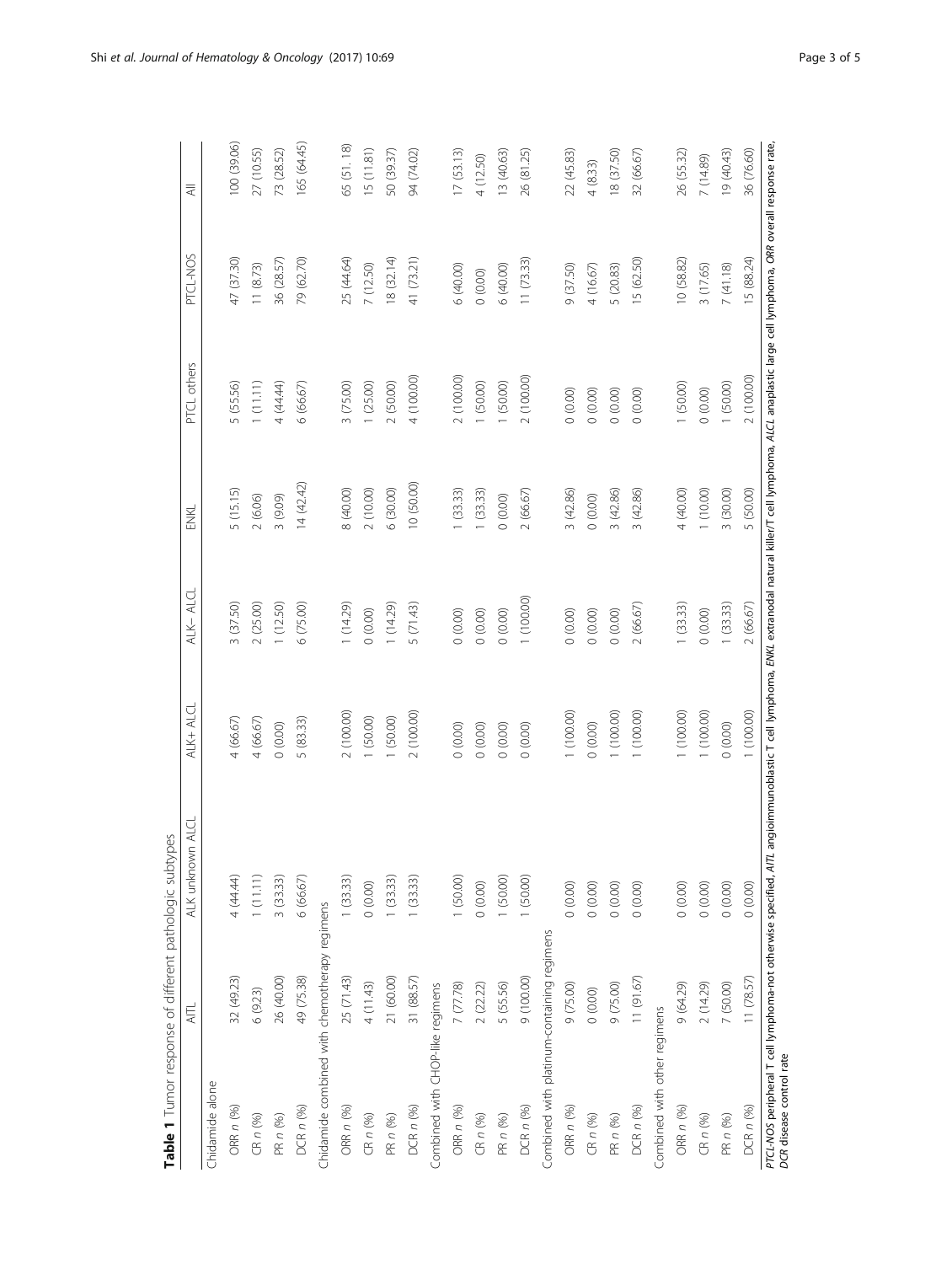<span id="page-3-0"></span>

fatigue (24.4%), anemia (17.3%), nausea/vomiting (12.7%), increased alanine aminotransferase (ALT) (9.5%), and increased aspartate aminotransferase (AST) (6.3%). Most AEs were of grade 1 to 2. AEs of grade 3 or higher that occurred in ≥5% of patients receiving chidamide alone included thrombocytopenia (10.2%) and neutropenia (6.2%). For patients receiving chidamide combined with chemotherapy, grade 3 to 4 AEs that occurred in ≥5% of patients included thrombocytopenia (18.1%), neutropenia (12.6%), anemia (7.1%), and fatigue (5.5%) (Additional file 3).

In summary, this real-world study conducted with 383 patients demonstrates that chidamide has a favorable efficacy and an acceptable safety profile for refractory and relapsed PTCL patients, confirming the pivotal phase II study in a more representative realworld population. Moreover, this study indicated the potential benefit of chidamide when combined with chemotherapy, which had not been previously examined. Chidamide combined with chemotherapy may be a new treatment choice for PTCL, especially for PTCL patients with an IPI  $\geq$ 2, although further investigation is warranted.

## Additional files

[Additional file 1:](dx.doi.org/10.1186/s13045-017-0439-6) Methods (DOCX 16 kb)

[Additional file 2: Table S1.](dx.doi.org/10.1186/s13045-017-0439-6) Patients' baseline characteristics (DOCX 16 kb) [Additional file 3: Table S2.](dx.doi.org/10.1186/s13045-017-0439-6) Drug-related adverse events in ≥5% of patients (DOCX 21 kb)

#### Abbreviations

AEs: Adverse events; ALT: Alanine aminotransferase; ASCT: Autologous stem cell transplantation; AST: Aspartate aminotransferase; CFDA: China Food and Drug Administration; DCR: Disease control rate; DOR: Duration of response; FDA: Food and Drug Administration; HDAC: Histone deacetylase; IPI: International Prognostic Index; NHL: Non-Hodgkin's lymphoma; ORR: Overall response rate; PFS: Progression-free survival; PTCL: Peripheral T cell lymphoma

#### Acknowledgments

The authors thank the patients, medical staff, and physicians who participated in this study. The authors thank Jun Ma, Jun Zhu, Jianyong Li, Zhixiang Shen, and Wengi Jiang for their contribution to this study. The authors also acknowledge Meta Clinical Technology Co., Ltd. for the data analysis.

#### Funding

This study was sponsored by Chipscreen Biosciences, Ltd., Shenzhen, China.

#### Availability of data and materials

The datasets supporting the conclusions of this article are included within the article and additional files.

#### Authors' contributions

YS contributed to the conception and design of this study. All authors contributed to the provision of the patients in this study, the collection of data, and the writing of the manuscript. All authors read and approved the final manuscript.

#### Competing interests

The authors declare that they have no competing interests.

#### Consent for publication

Not applicable.

#### Ethics approval and consent to participate

Chidamide was approved in December 2014 by the China Food and Drug Administration (CFDA) for the treatment of relapsed or refractory PTCL, and the treatment choice was made by oncologists in each center. All patients